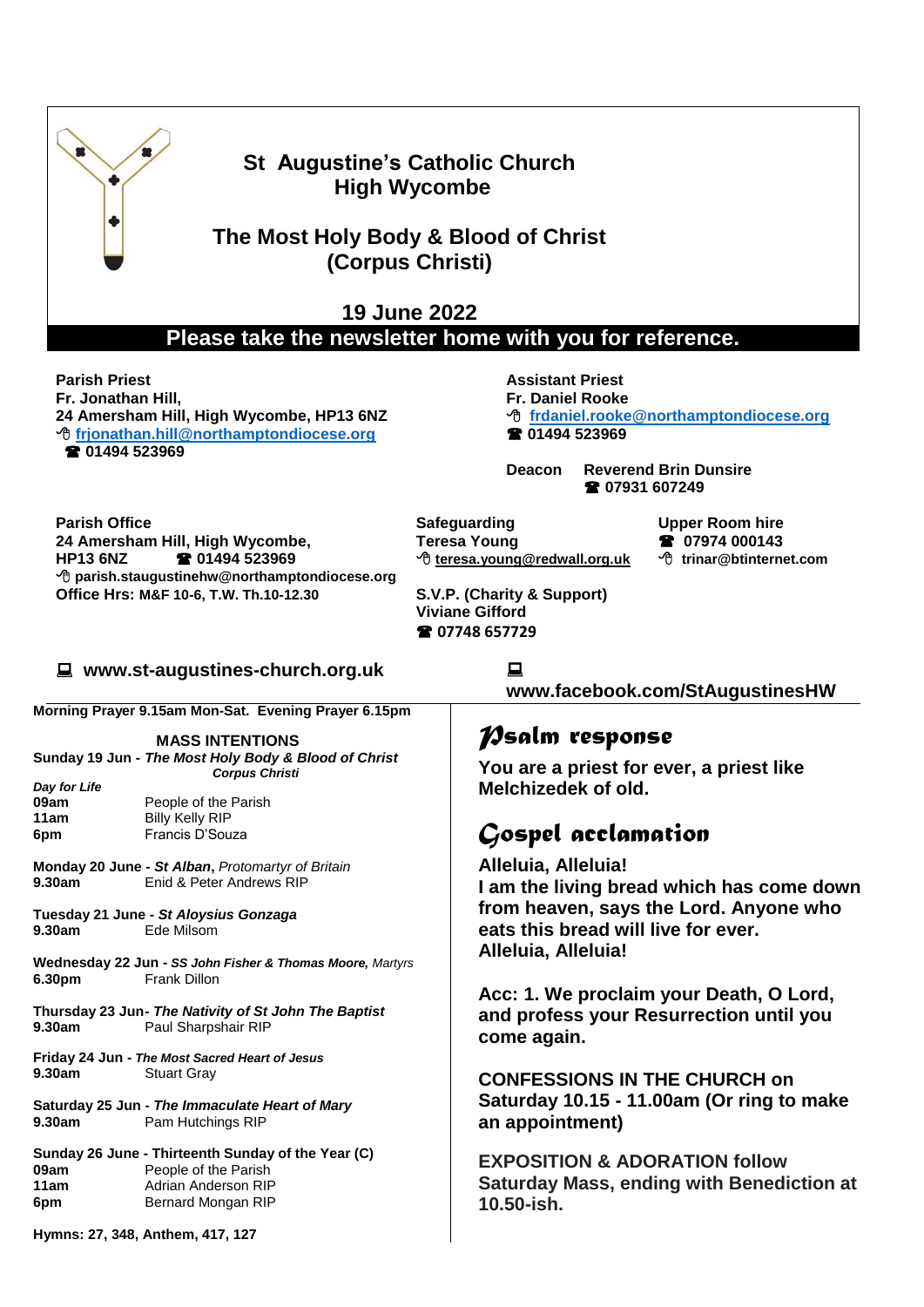#### **LAST SUNDAY'S COLLECTION: £733.59 +Standing Orders of £696**

#### **RETIRING COLLECTION TODAY: For 'DAY FOR LIFE'**

**REPOSITORY:** Open on Sunday's after 11am Mass for any First Communion gifts or other items.

**SICK & HOME VISITS:** If you know of anyone who is ill or housebound please let Fr. Jonathan, Fr. Daniel or Viviane Gifford (07748 657729) know, so we can arrange for a visit and to receive Holy Communion if they wish.

### **JUNE - MONTH OF THE SACRED**

**HEART:** Let us pray to the Sacred Heart of Jesus *Heart of my Redeemer answer for me Heart of my Father govern me Heart of my Judge pardon me Heart of my Advocate plead for me Heart of my Master teach me Heart of my Pastor guard me Heart of my faithful Friend rest in me*

*Heart wounded for my love receive me Sacred Heart of Jesus, dying on the Cross save me.*

**RIGHT TO LIFE: 19th** - As we celebrate Father's day, we pray for all fathers who are expecting a child. That they would find peace in their changing circumstance, and would be a source of support for the child's mother as they prepare for their child to enter the world. Lord hear us.

**REGISTRATION FORMS** for new parishioners are on the notice board in the porch.

#### **TEA AND COFFEE in the Upper**

**Room** after the **11am Mass.** All are welcome, but please do not block anyone in, in the Car Park. All proceeds will go towards **SVP**



**ROSARY ON MONDAYS:** after 9.30 Mass followed by Tea & Coffee in the Upper Room. Please do not block anyone in, in the Car Park.

**The SVP (Society of St. Vincent de Paul) Wednesday Friendship Group.**



at: St. Augustine's Church, in the Upper Room after 9.30am Mass, till about 12.30pm all most welcome to come and chat and make friends, play games. – If you know anyone who would like to join, please spread the word

#### **ONLINE ROSARY**

All welcome. Thursday evenings 7.45 - 9pm via Zoom. Please feel free to join in on a flexible basis. For joining details, contact Deacon Brin on 07931



607249 or email [brin.dunsire@gmail.com](mailto:brin.dunsire@gmail.com)

### **CHURCH CLEANING ROTA (in the Porch)**

22/06/22 Maria, Noreen & Liz 06/07/22 Sandra, Pauline & Tony 13/07/22 Winston & Prem 23/07/22 Valentina & Catherine 27/07/22 Maria, Noreen & Liz

**CHURCH FLOWERS:** Many thanks to the small team of flower arrangers. We could do with some more volunteers please, so if anyone is willing to do this from time to time. Please let Fr. Jonathan know.

**THE ONE CAN COLLECTION BOX** In the Porch. Please bring your contributions as per list of requirements on the tables:

#### **ROSARY GROUP**: You

are invited to a beautiful evening of litany, readings and Rosary, with music to praise and worship the Lord, on



**Wednesday 29th June, here at St. Augustine's, at 7.30pm**. Everyone is welcome. Bring your family and friends.

**JOINT PASTORAL QUIZ IN AID OF CAFOD: Friday 1 st July, 7.30pm:** at **St Teresa's Parish Centre in Beaconsfield**. **Price £10 each** to include a



fish supper or vegetarian option. Tickets can be purchased in advance or after Mass from **5th June.** Maximum of 8 per team but don't worry teams can be made up on the evening if you are a smaller group. Beer and wine will be on sale and there will be a raffle. We welcome donations of unwanted Christmas presents etc.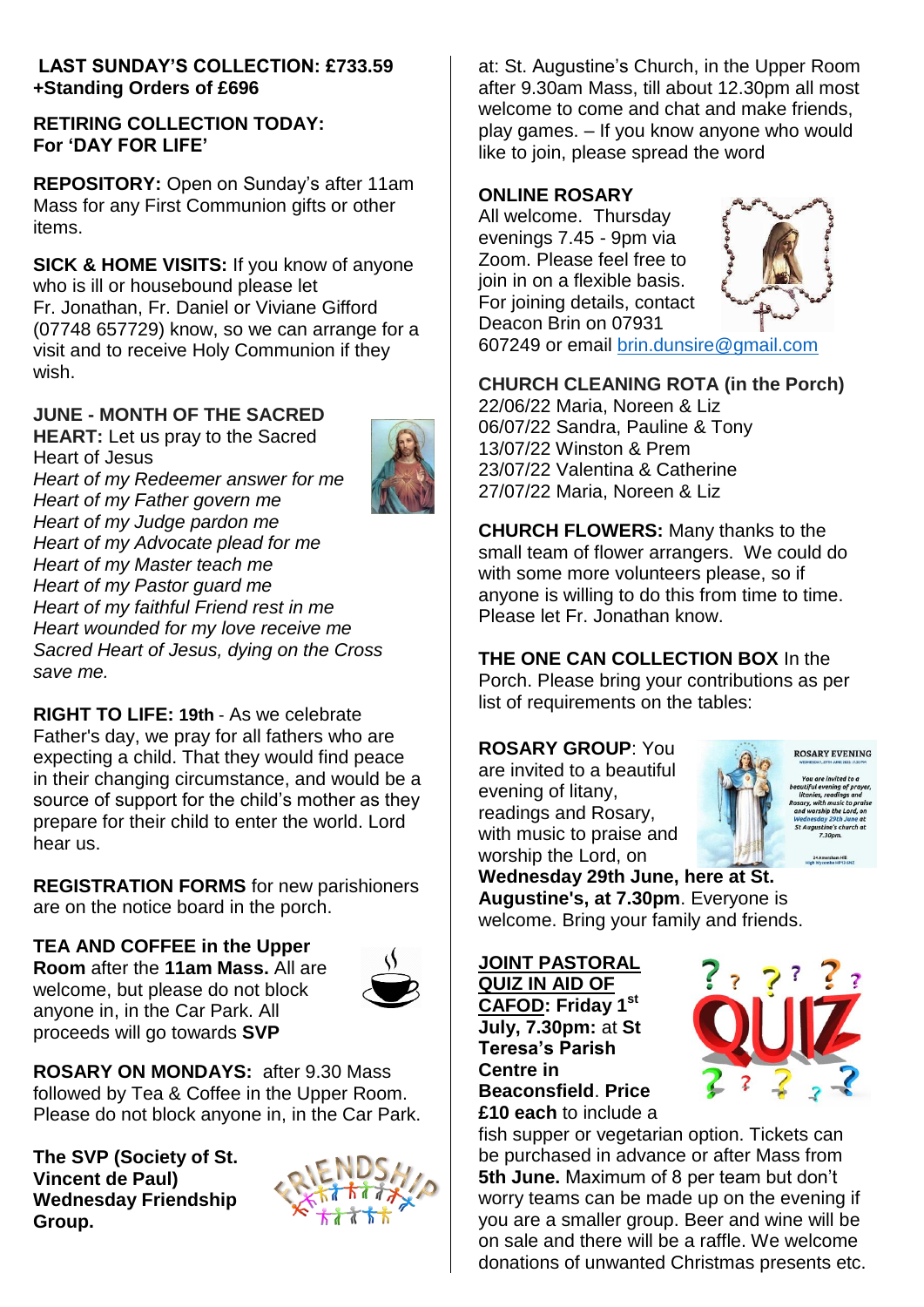#### **DIVINE ADORATION:**

You are invited to another beautiful evening of Eucharistic Adoration, including praise and worship and prayer ministry, here at



**St. Augustine's, on Saturday 9th July, at 7pm.** A date for your diary. Everyone is welcome. Please invite your friends and family.

#### **ESCORTED PILGRIMAGE TO KNOCK SHRINE**, **Ireland, 25 July 2022**.

£699.00 per person sharing. Price includes flight from Luton or Stansted with 10kg hand luggage, all transfers, 4 nights' in Knock House Hotel with full board. All entertainment and excursions included. Day trips to Westport, Ballintubber Abbey, Croagh Patrick, Fr. Peyton Centre & National Museum. Single supplement £100.00. Contact Patricia on 01268 762 278 or 07740 175557 or email

#### **[knockpilgrimages@gmail.com](mailto:patricia@gotrouvaille.com)**.

Knock Pilgrimages is fully protected by ATOL T7613.

### **LIGHTHOUSE CHILDREN'S HOLIDAY CLUB: for primary school-aged children.**

You can now register your child for a place in Lighthouse:**[https://lighthousecentral.org/for](https://lighthousecentral.org/forms/child-registration) [ms/child-registration](https://lighthousecentral.org/forms/child-registration)**

#### **From 25 - 29 July 2022**

Lighthouse Cressex at Cressex School, Lighthouse High Wycombe at Highcrest Academy, Tottteridge, Lighthouse Hazlemere at Sir William Ramsay School, Hazlemere.

#### **From 22 - 26 August 2022**

Lighthouse Loudwater at Loudwater Combined **School.** 

### **AUGUST BAZAAR** As you

know, the May Fayre has not taken place since the beginning of the Pandemic. During the three years we



have been without the May Fayre we have lost our team of skilled volunteers who look after the setting up and organisation. Some have moved, some have retired. This means that we are going to begin again on a small scale and discover whether a new event will catch on and grow. So the plan is to hold a **Bazaar in the car park at St Augustine's on Bank Holiday Monday 29th August this year between 2pm and 6pm.** The first stage is to find volunteers who are willing to set out and man the various

stalls. We hope to have refreshments available on the terrace outside the west end of the church. (which will need two or three volunteers) Other stalls will hopefully include **Books, Music, Toys & Games, Bottles, Brica-Brac, Clothes, Plants and Cakes.** There will also be a raffle. The stalls will be tables set out around the car park while parking will be at the offices across the road from the church. Volunteers will be asked to come on the morning of the day (or previously at a convenient time) to price up the various items on the stalls and to man the stalls during the afternoon. Ideally, we would want two volunteers for each stall. Once we have volunteers for the stalls we shall begin asking for donations to the various stalls, donations for a different to be invited each week from late July onwards. If you would be willing to assist at a table, please sign up on the list. At this stage any suggestions are also welcome.

**BECOMING DISCIPLES:** As we continue to look at ways of exercising our discipleship within the Church Community, our recent problems with our computer suggest how useful it would be to have people with some skills in **IT** we might be able to call upon! Likewise there might be people with sufficient skills for doing many of the odd-jobs that need doing around our churches. While some jobs clearly need doing to professional standards there are many minor repairs and such like that can be done by anyone with a competence in **DIY**. If you have any skills that we can call upon at need, do let us know. Other particular skills which some parishioners may have might include people with **knowledge of Health & Safety or Accountancy**. Whatever skills you might have there are ways in which they can be used, through the Church to help your brothers and sisters. Other ways of being disciples lie in the work of **Catechetics** – chiefly (but not only) preparing children for the Sacraments of Confession, Communion and Confirmation. In helping children to learn we learn ourselves. You don't have to be a teacher to do this work; you just have to be someone for whom faith is important and be willing to share it with others. Or perhaps you might join the **Children's Liturgy Group** as a leader. Again you do not need experience for this as what you need to know will be explained to you. Catechesis, of course is not only for children. There is also a need for **Adult Catechesis.** This would involve helping